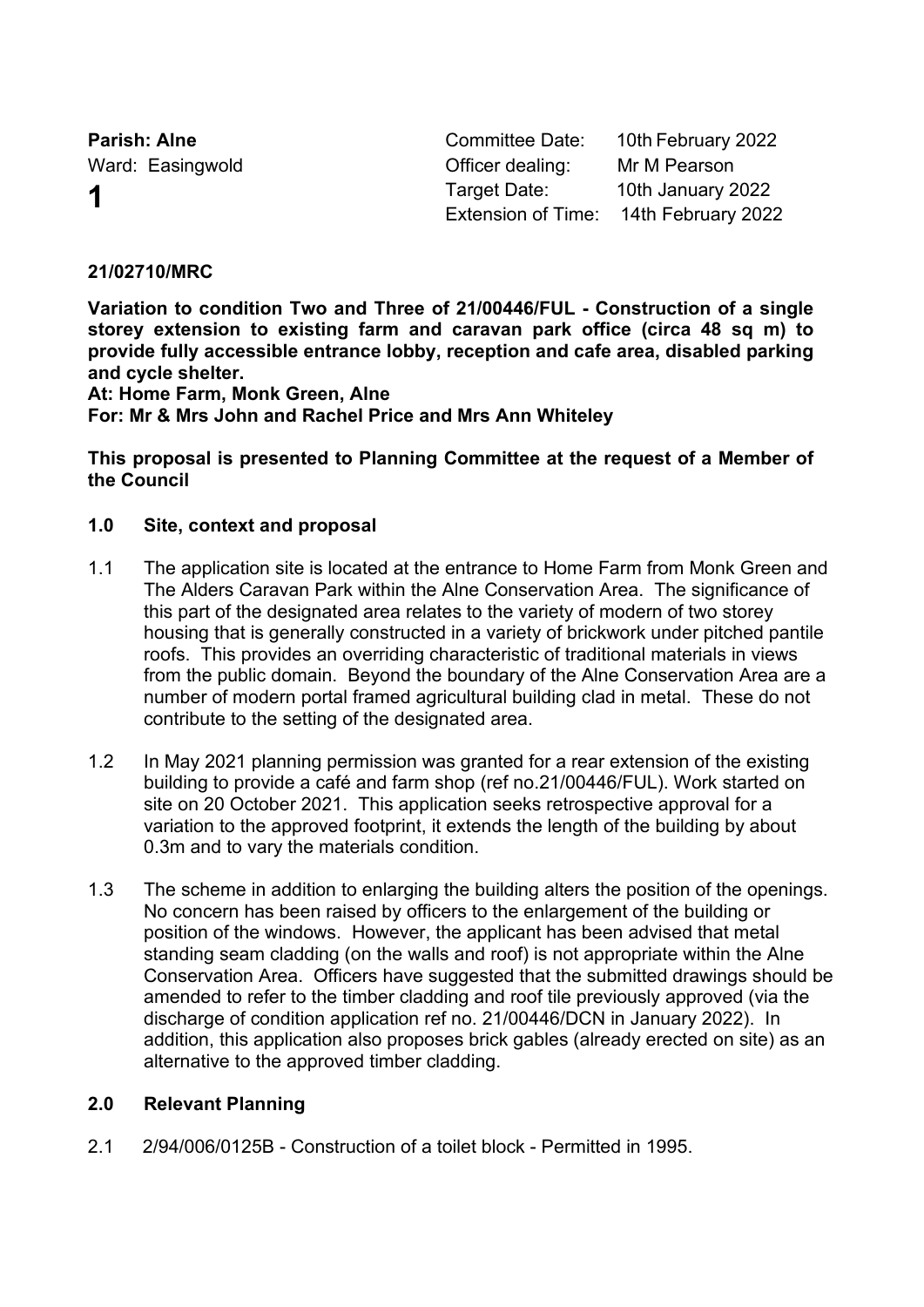- 2.2 06/01306/FUL Revised application for the construction of an amenities block-Permitted in 2006.
- 2.3 10/02774/FUL Change of use of part of existing Caravan Park for the siting of 2 eco pods - Permitted in 2010.
- 2.4 15/02742/FUL Retrospective application for the addition of a maximum of 4no eco pods, additional WC facility and provision of 16no tented camping spaces - Permitted in 2015.
- 2.5 20/01229/MRC Variation of conditions attached to planning applications: 2/92/006/0125A (condition 1); 04/01620/FUL (condition 6); to allow for permanent year-round occupation for holiday purposes as amended on 26th June 2020. Approved in 2020.
- 2.6 21/00446/FUL Construction of a single storey extension to existing farm and caravan park office (circa 48 sq m) to provide fully accessible entrance lobby, reception and cafe area, disabled parking and cycle shelter. Approved  $4<sup>th</sup>$  May 2021.
- 2.7 21/00446/DCN Discharge of conditions attached to Planning Consent 21/00446/FUL - Construction of a single storey extension to existing farm and caravan park office (circa 48 sq m) to provide fully accessible entrance lobby, reception and cafe area, disabled parking and cycle shelter. Approved 14.1.2022.

## **3.0 Relevant planning policies**

- 3.1 As set out in paragraph 2 of the NPPF planning law requires that applications for planning permission be determined in accordance with the Development Plan unless material considerations indicate otherwise. The law is set out at Section 38(6) of the Planning and Compulsory Purchase Act 2004 and Section 70(2) of the Town and Country Planning Act 1990.
- 3.2 The relevant policies are:

Core Strategy Policy CP1 - Sustainable development

Core Strategy Policy CP16 - Protecting and enhancing natural and man-made assets

Core Strategy Policy CP17 - Promoting high quality design

Core Strategy Policy CP18 - Prudent use of natural resources

Development Policies DP1 - Protecting amenity

Development Policies DP28 - Conservation

Development Policies DP32 - General design

Hambleton Emerging Local Plan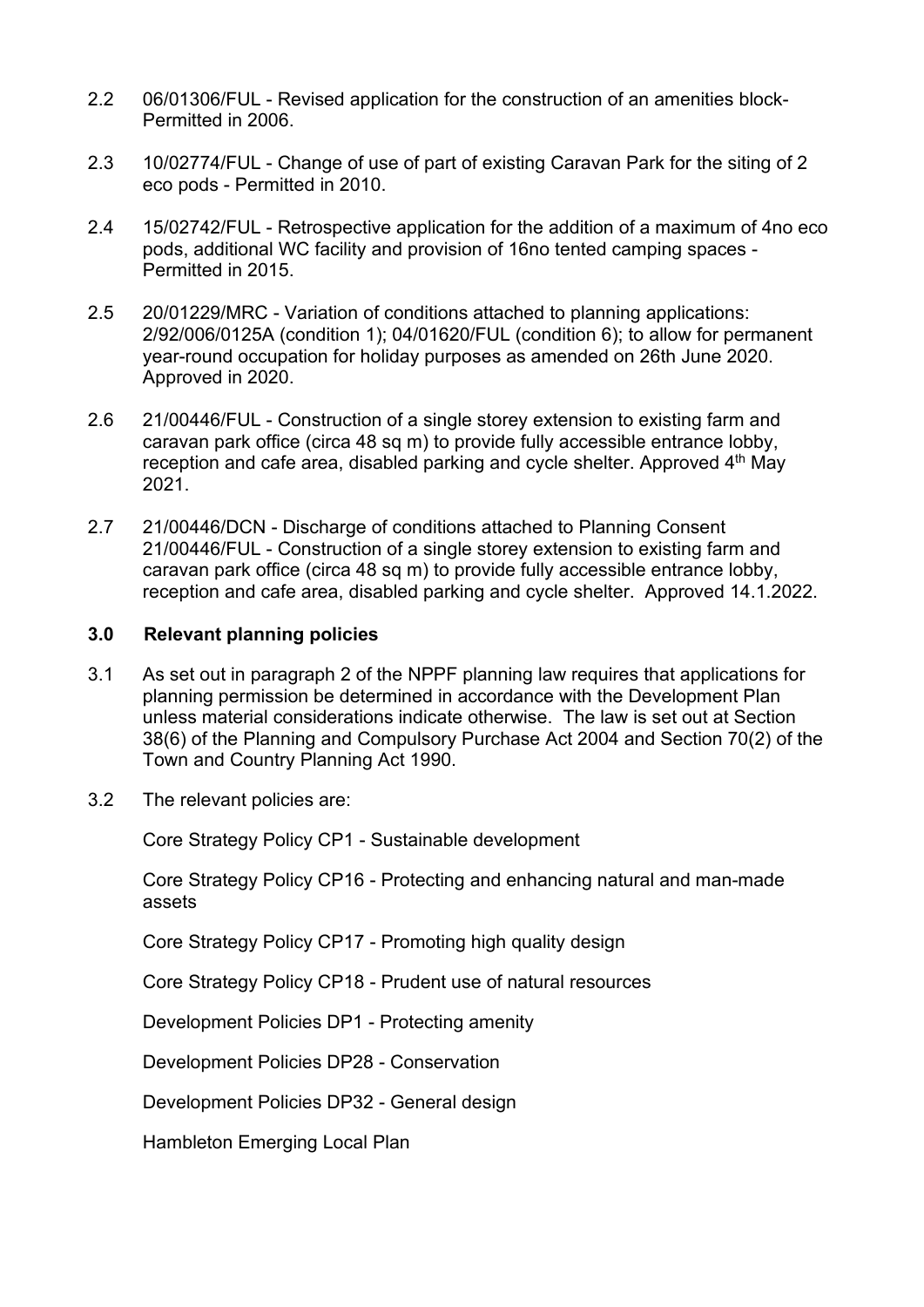The Hambleton Local Plan was considered at Examination in Public during October-November 2020. Further details are available at https://www.hambleton.gov.uk/homepage/60/new-local-plan-examination. The Local Planning Authority may give weight to relevant policies in an emerging plan as advised in paragraph 48 of the NPPF.

#### **4.0 Consultations**

- 4.1 Alne Parish Council No objection.
- 4.2 Neighbour notification No responses received (expired 13.12.2021).
- 4.3 Site notice No responses received (expired 17.12.2021).

### **5.0 Analysis**

- 5.1 The main issues to consider are the impact of the alterations to the size, design and appearance of extension on the character of the building and the wider conservation area.
- 5.2 The proposal involves the minor repositioning of openings within the east gable and north (front) elevation and these minor alterations are considered acceptable. The increase in the size of the footprint is also relatively minor and occurs on the south elevation away from public views. These amendments and the use of brick gables (these have been built) are considered appropriate in appearance from a design perspective and raise no concerns in terms of impact on the character of the building or the Alne Conservation Area.
- 5.3 The proposal includes a change from the approved timber cladding and roof tile to provide a red coloured metal cladding on both the north and south elevations together with the roof. This overtly contemporary approach would provide an incongruous feature attached to the existing brick farm building and is considered to have a harmful impact of the appearance of this part of the conservation area. The metal cladding would be representative of modern agricultural structures that are not considered to provide the appropriate design cue. The overriding character of this part of the designated area is the use of traditional local brick and clay tiles that provide appropriate variation to the texture and appearance of facades and roof slopes. This established character resulted in the acceptance of timber cladding and roof tiles through the approval of application ref no. 21/00446/FUL and the subsequent approval of the materials though application 21/00446/DCN.
- 5.4 On this basis, officers consider that the alternative material would cause less than substantial harm (at the lower end of the scale) to the Alne Conservation Area. National Planning Policy Framework requires consideration of public benefit, no public benefit for the alternative metal material has been identified, the identified harm to the heritage asset cannot be outweighed. In accordance with s.72 of the Planning (Listed Buildings and Conservation Areas) Act 1990 the proposal would fail to preserve or enhance the character or appearance of the Alne Conservation Area. Furthermore, the proposal would fail to satisfy the requirements of Local Development Framework Policies CP16, CP17, DP28 and DP32 or the Emerging Local Plan Policies S1, S7, E1 and E5.